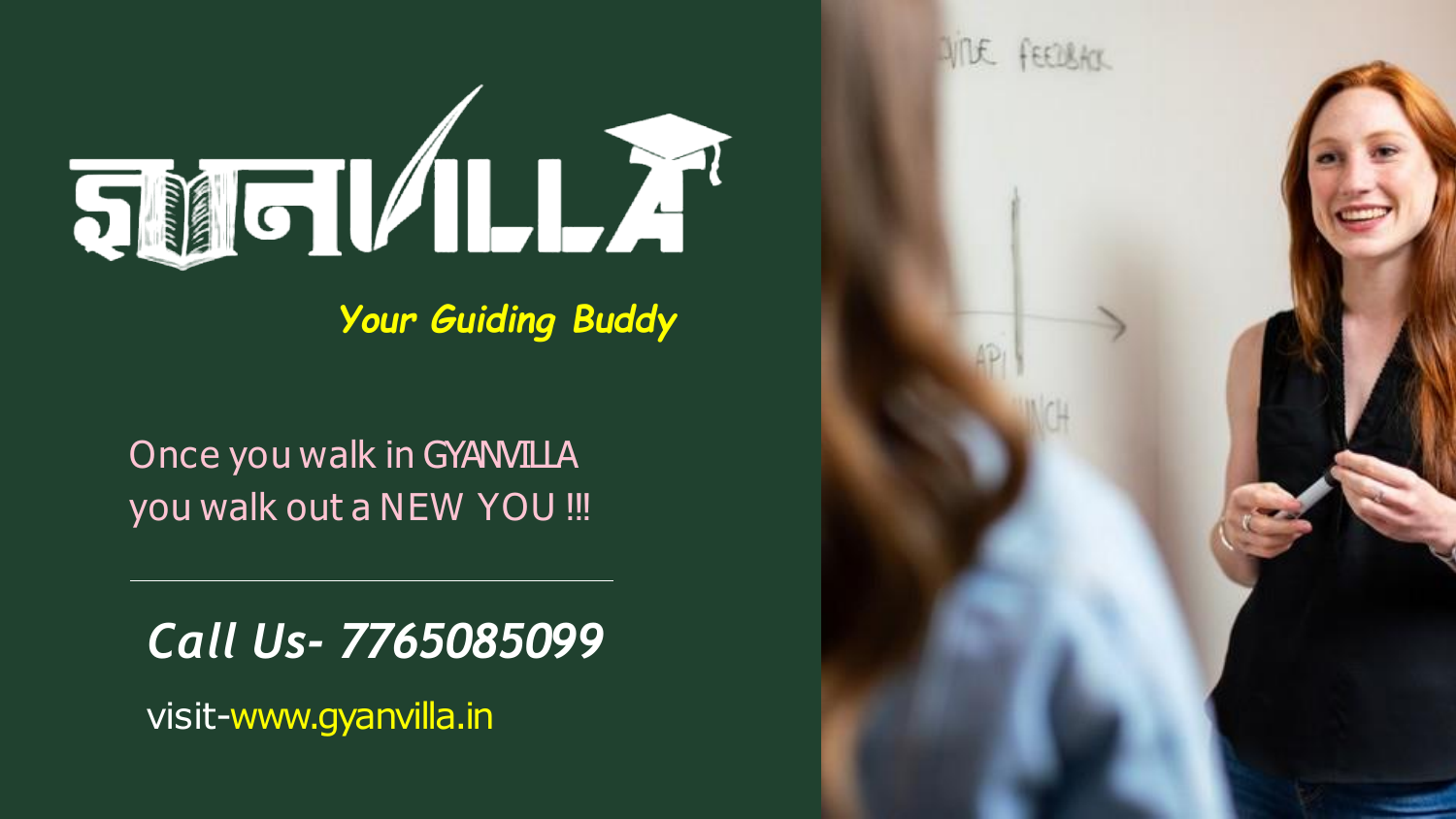*Whether* you are a student, teacher, *homemaker,artist,corporate professional or youbelong to anyother walk of life, Effective English Communication is not simply a choice,but necessarily today's a highly important need.*

*Sincerelyand genuinelyunderstanding this very need, we have come up with the simplestand most effective wayof training whichhelps youlearnEnglishfast.*



## *Effective Communication*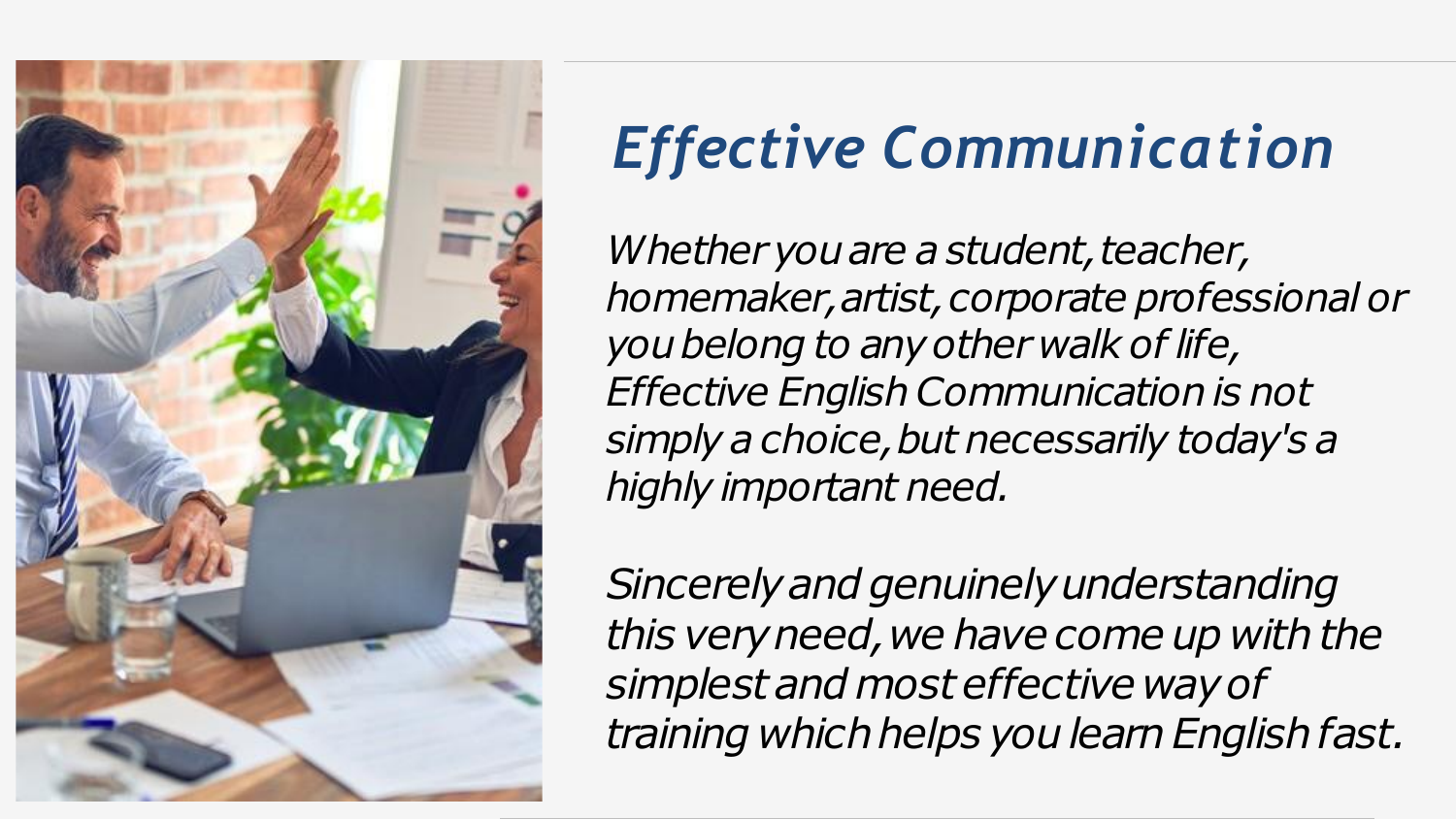## Why Gyanvilla

### **Start FromYour ComfortableLevel**

People come to us across all proficiency levels from an absolute beginner to someone who is fluent. we have categorized our Spoken English and Communication Skills Courses in four levels:

### **Practice Speaking**

We offer a one-hour session in main classes in which 75%of the duration is focussed on multiple speaking activities.

Additionally,we impart Public Speaking & Soft Skills Training in extra classes on weekends,which ultimately helps you become a captivating communicator. Our syllabus is systematically designed to get you covered across all the essential grammar topics supported by speaking activities and practice-based assignments.

### **Practice-based Grammar Lessons**

Contact Us-7765085099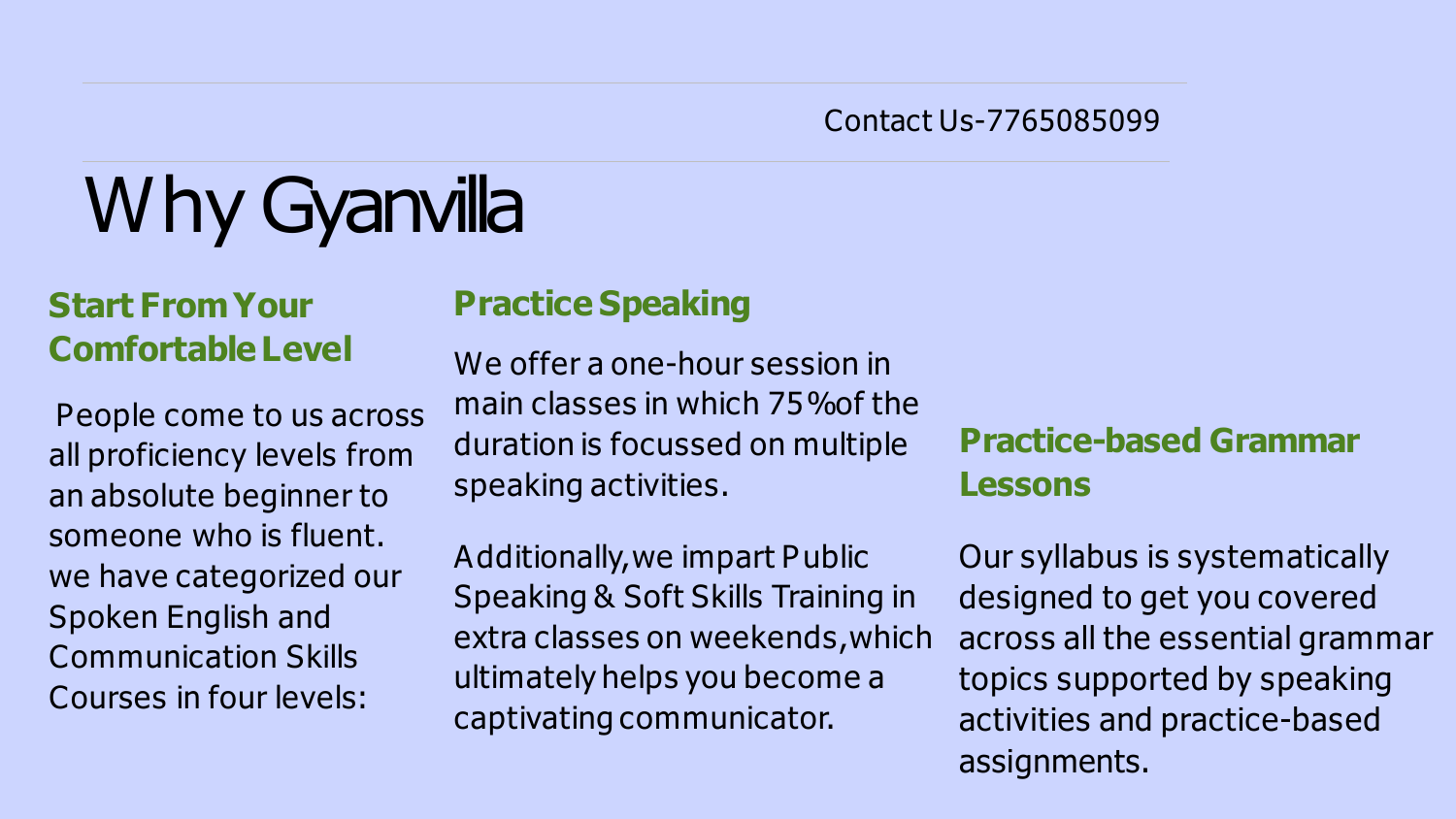### Level 4:Advanced English Batch

### Call- 7765085099

### ◆ Level 1 Pre-basic English Batch

### ◆ Level 2 Basic English Batch

### $\vee$  Level 3: Intermediate English Batch

## Our Batches

Start From Your Comfortable Level People come to us across all proficiency levels from absolute beginner to someone who is fluent.

Therefore,we have categorized our Spoken English and Communication Skills Courses in four levels which we offer in different batches: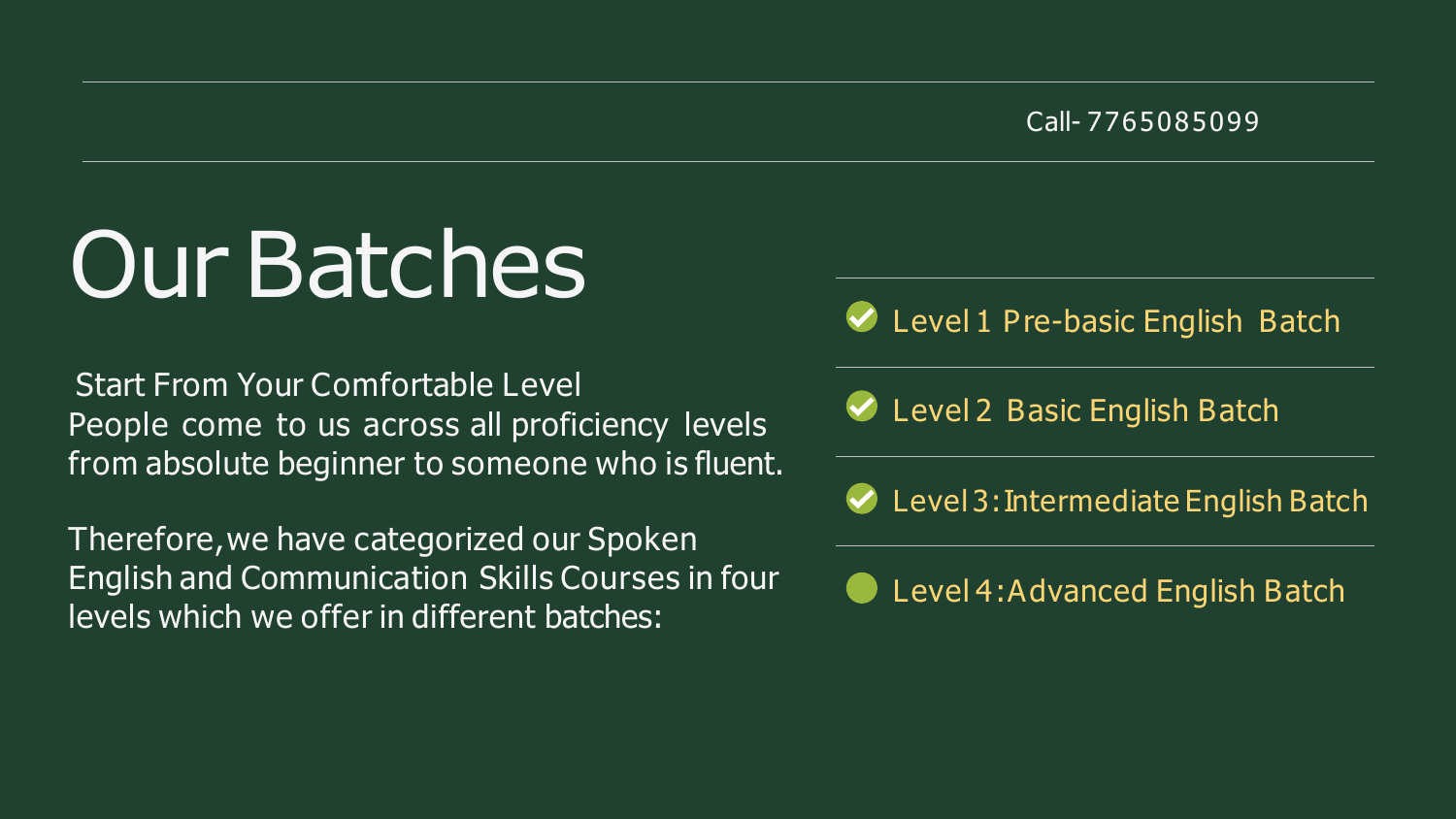# Course Objectives



### Call Us- 7765085099

# **Small Batches**

### **Get Free Assessment**

Once you join us, one of our trainers will personally communicate to you and assess your current proficiency level in English and based on that we will offer you a bestsuited class for you.



**Get Personalized Sessions**

We offer customized one to one sessions to those who have special requirements.

We allow maximum 20 trainees in one batch, so as to effectively train all the trainees.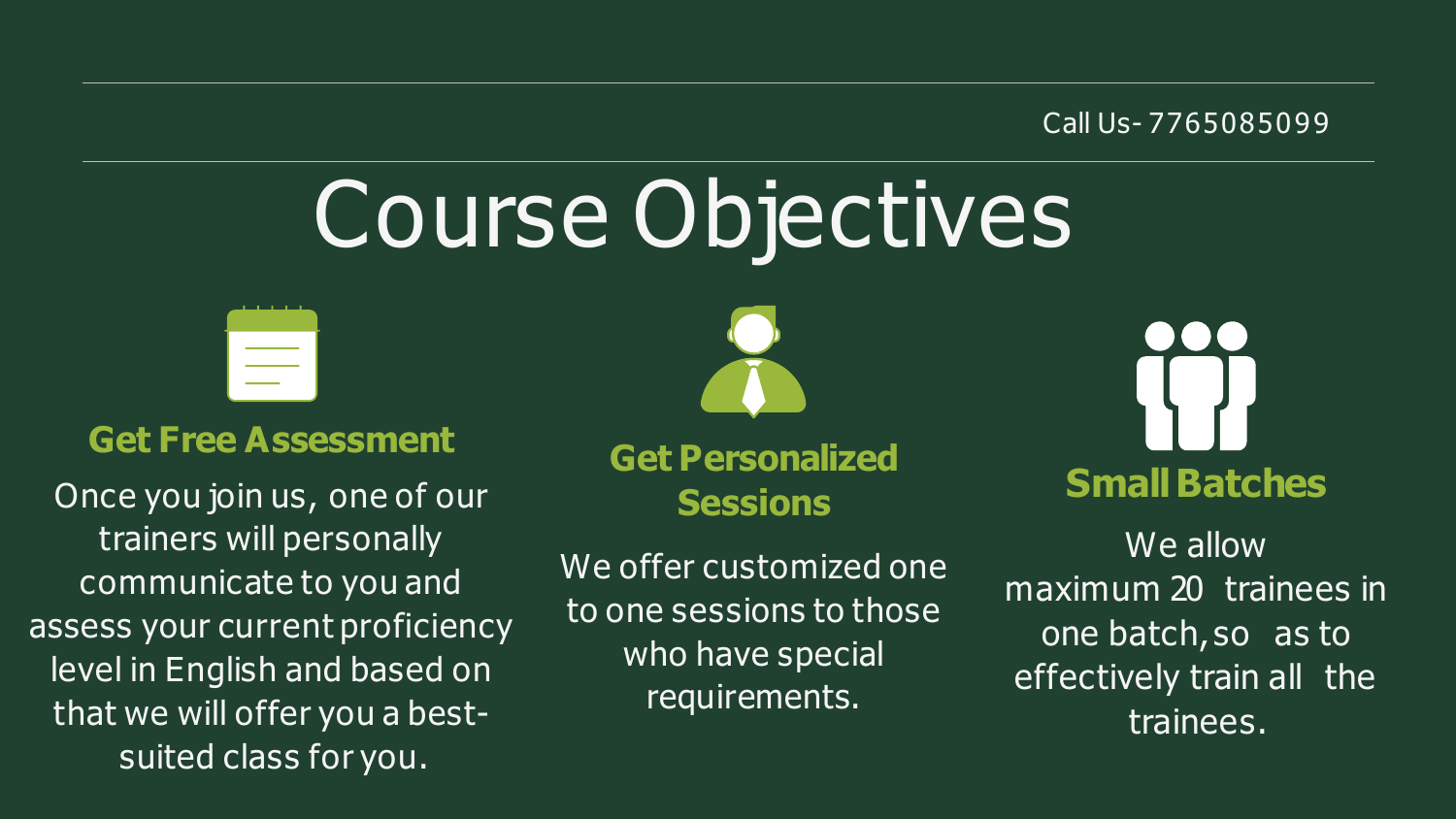



### **Get Your Feedback Everyday**

You receive your feedback everyday so that you get to know your weak areas and improve with each class.



### **Video and Audio Assignments**

Involve yourself in more speaking activities through video and audio assignments everyday.

### **Learning Support On WhatsApp**

After the class if you have any question or confusion, you can freely get help on WhatsApp anytime.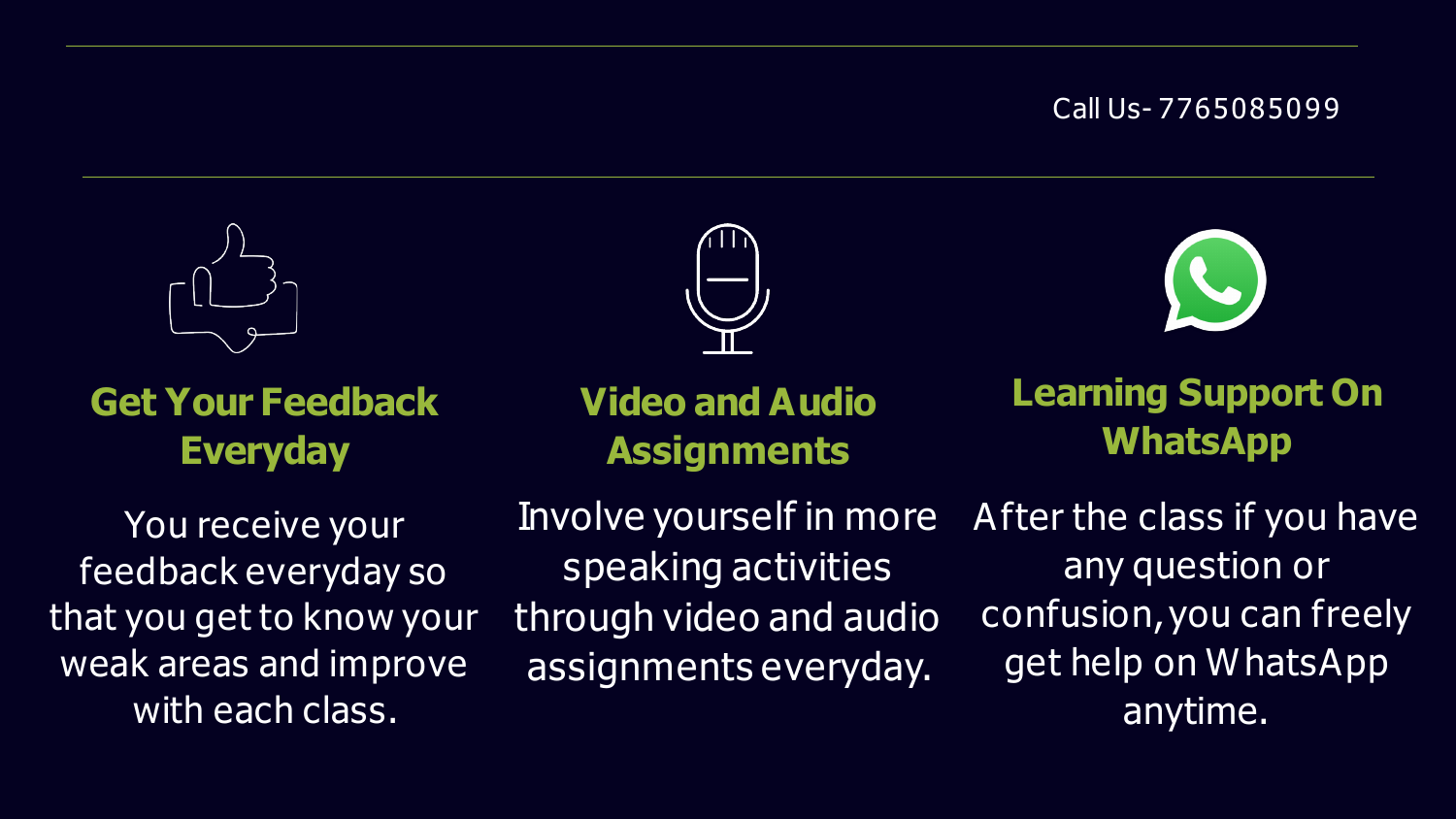

conduct workshops on we train them throughout the week. Public Speaking Training On Saturdays,our advanced leveltrainees **Soft Skills Training** We impart training on how to conduct conferences,seminars and give effective presentations.





### **LearnInA FunandEasy Way**

not only English but also the real various topics for which art of communication. Learning materials are based on psychological and scientific research,which helps you learn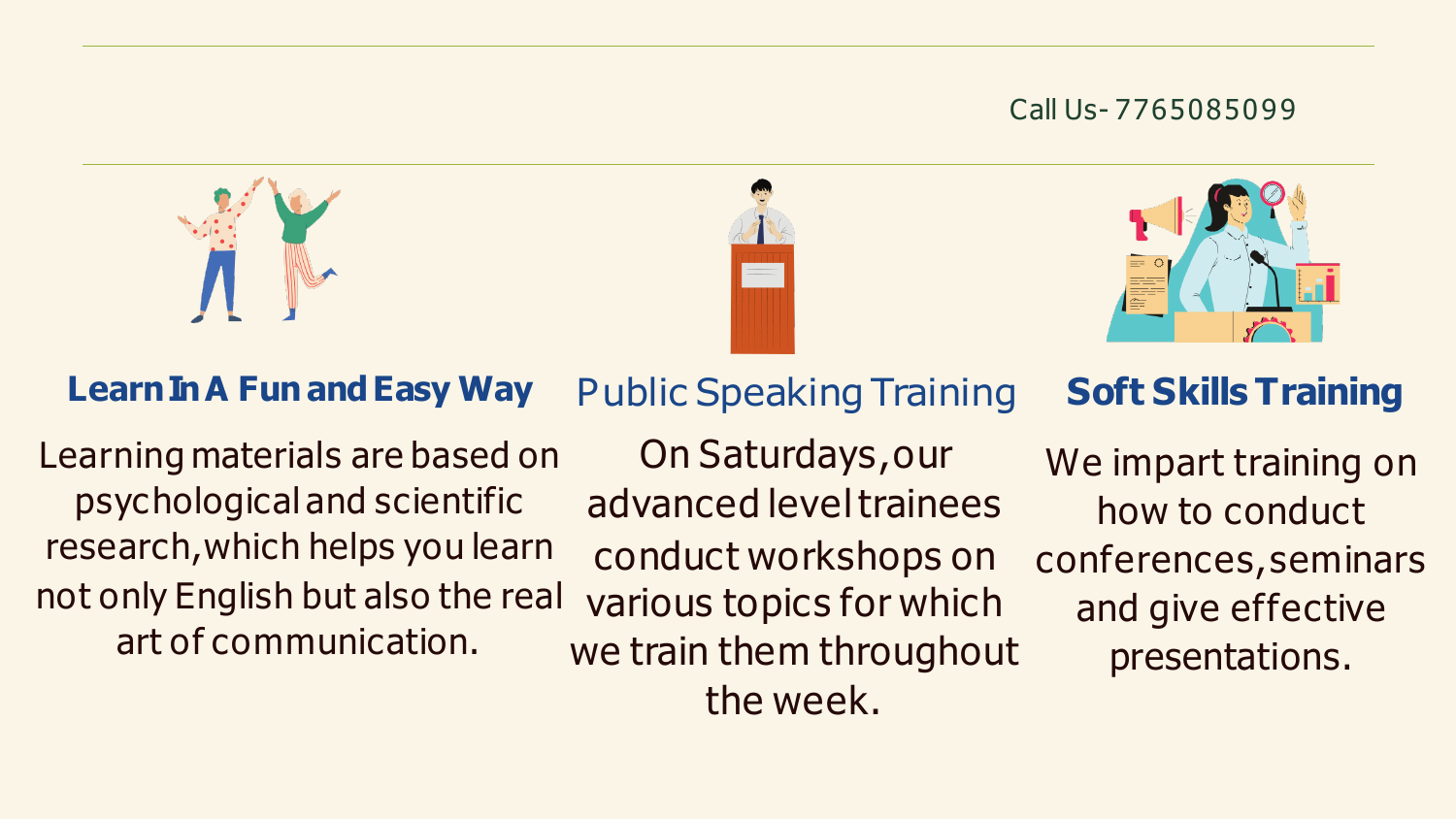



### **Free Fun Speaking Activities**

### **Free Facebook LIVE Sessions Get Exposure To Large Audience**

On Saturdays,we offer an additional two-hour session in which we organize fun speaking activities that ultimately help you optimize your speaking skills.

Attend Fb live workshop every Sunday between 3:30 pm to 4:30 pm. We impart our service online. Here you have immense opportunities to connect with people across India and other countries.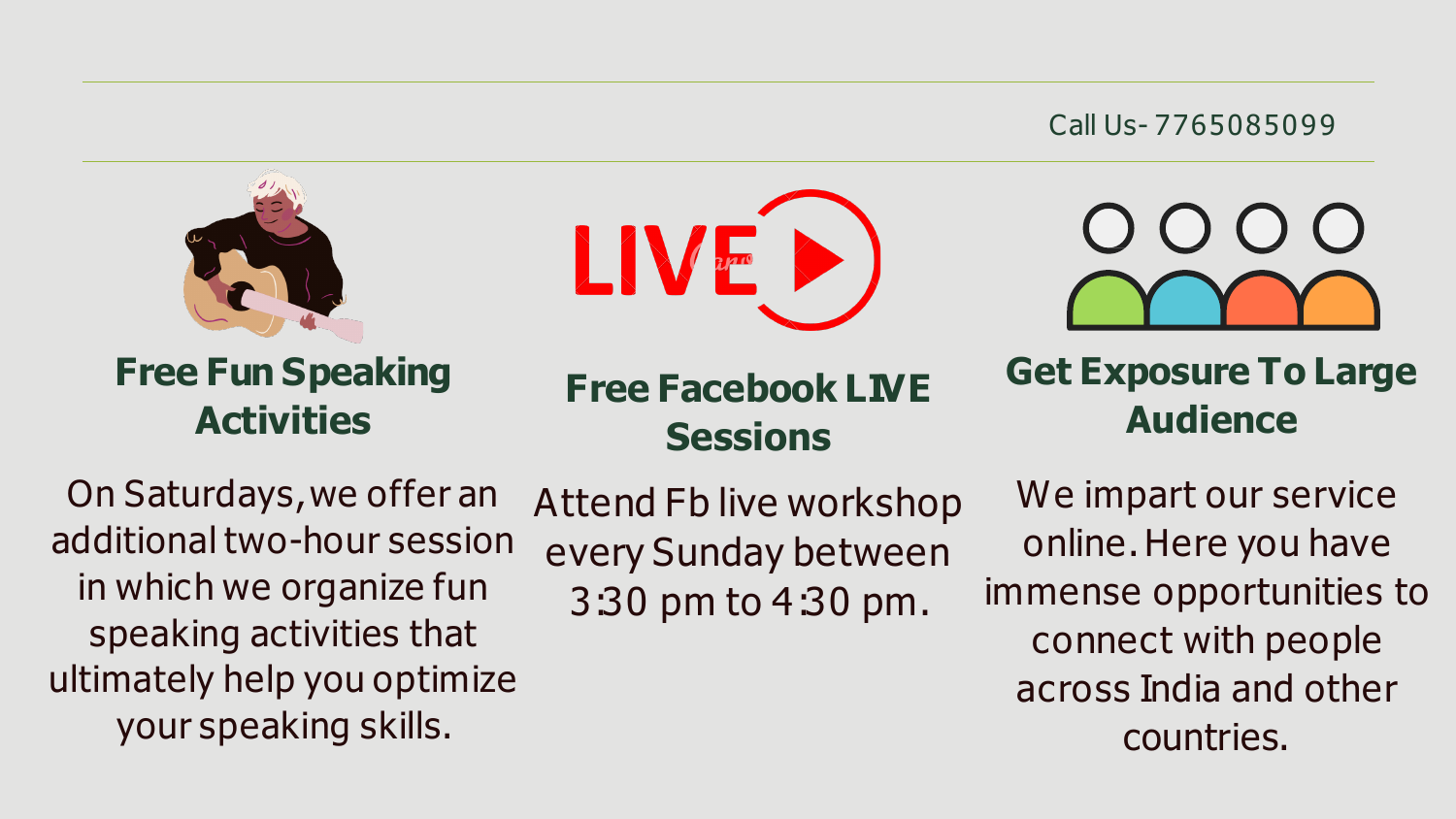

We are operational all seven days of the week.We offer main classes from Monday to Friday. Additionally, considering your flow of learning we offer extra classes on Saturdays and Sundays.



### **Attend Classes Everyday**

### **Affordable Fees**

The fee is very cost-effective. It may vary depending on the current proficiency level of the trainee.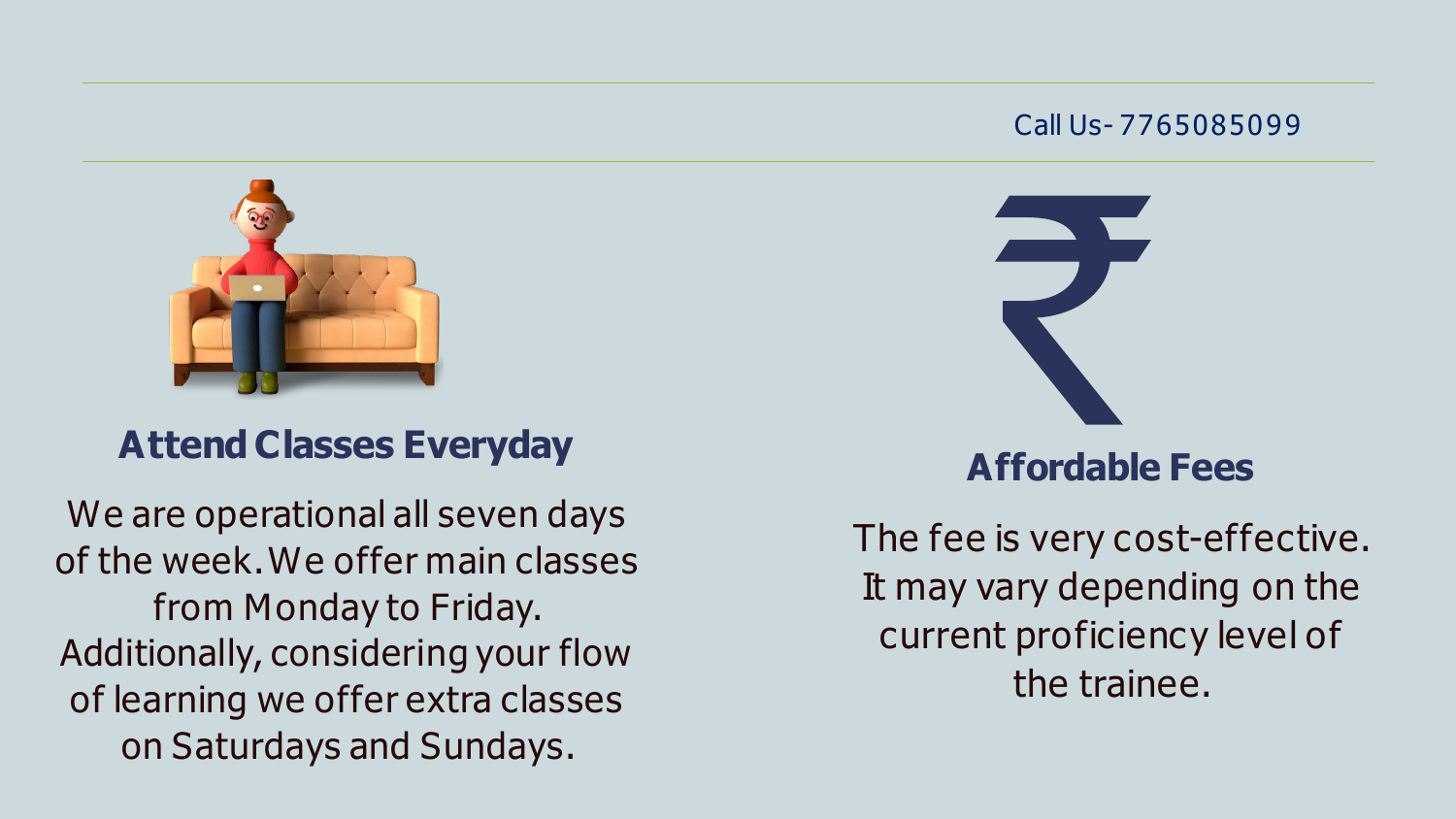